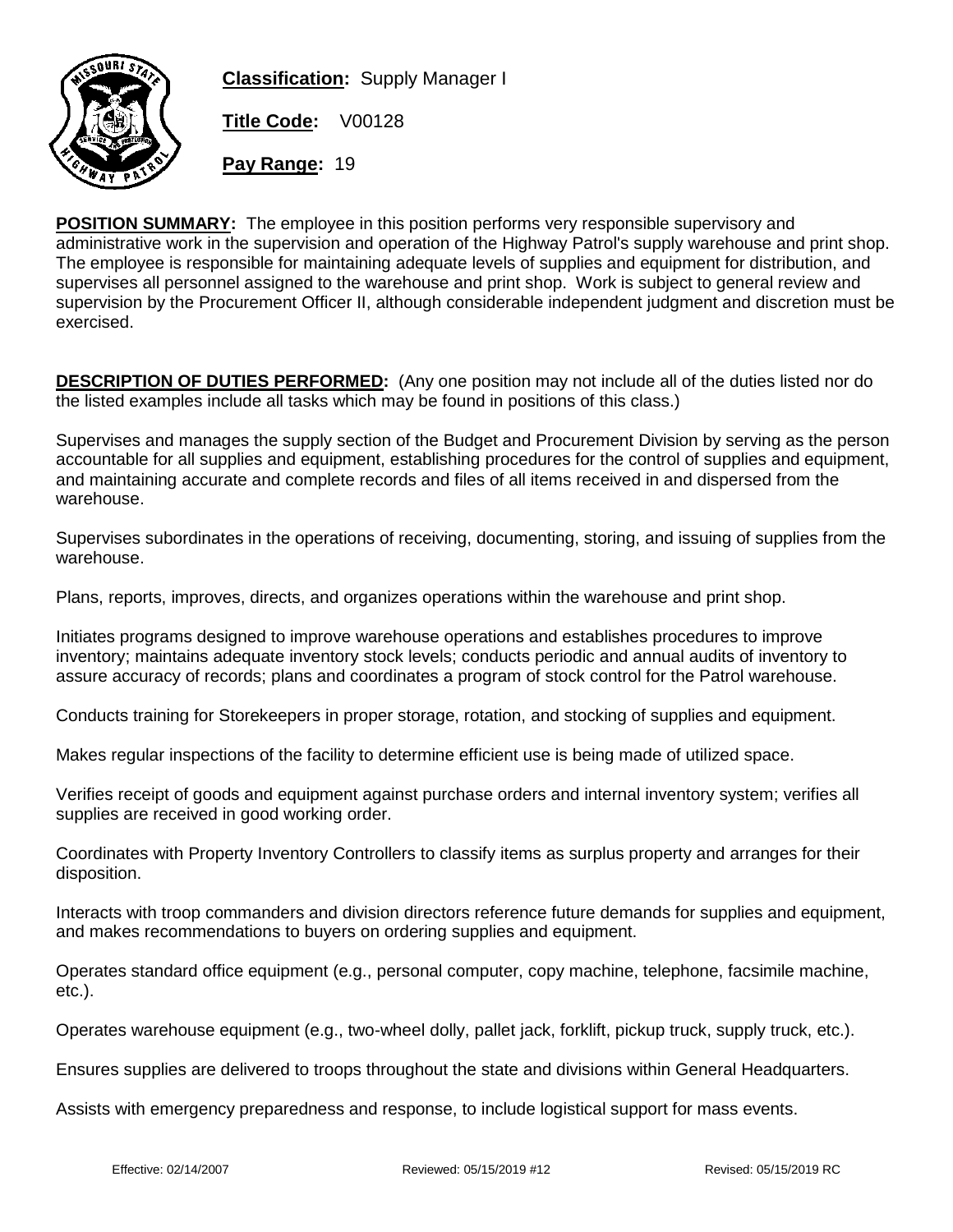Performs other related duties as assigned.

**REQUIRED KNOWLEDGE, SKILLS, AND ABILITIES:** Working knowledge of store keeping methods and procedures in the receipt, storage and shipment of a variety of equipment and supplies.

Working knowledge of office organization, inventory methods, purchasing guidelines, and requisition procedures.

Knowledge of office practices, procedures, and equipment.

Knowledge of computerized inventory systems.

Knowledge in the principles and practices of supervision.

Ability to learn the procedures and techniques for safe handling of all Patrol issued lethal and less-lethal weapons.

Ability to read English effectively.

Ability to communicate in English clearly and concisely, both orally and in writing.

Ability to plan, direct, and assign the work of others.

Ability to maintain accurate inventory records and files.

Ability to perform periodic audits of inventory and equipment stored in the warehouse.

Ability to establish and maintain effective working relations with others.

Ability to effectively supervise (plan, organize, report, direct, and evaluate) others.

Ability to work closely with others as a cooperative team and display team leadership.

Ability to understand and follow written and oral instructions.

Ability to make decisions in accordance with policies and regulations and apply these to work problems.

Ability to handle restricted and confidential information in a professional manner and maintain the information as such.

Ability to operate basic office equipment.

Ability to operate warehouse equipment (e.g., two-wheel dolly, pallet jack, forklift, pickup truck, supply truck, etc.).

Possess physical strength to permit the lifting, moving and/or carrying of objects weighing at least 75 pounds.

Ability to work with material that may be of a sexual nature relating to criminal activity (e.g., written material, photographs, and/or verbal language, etc.).

Ability to work hours as assigned.